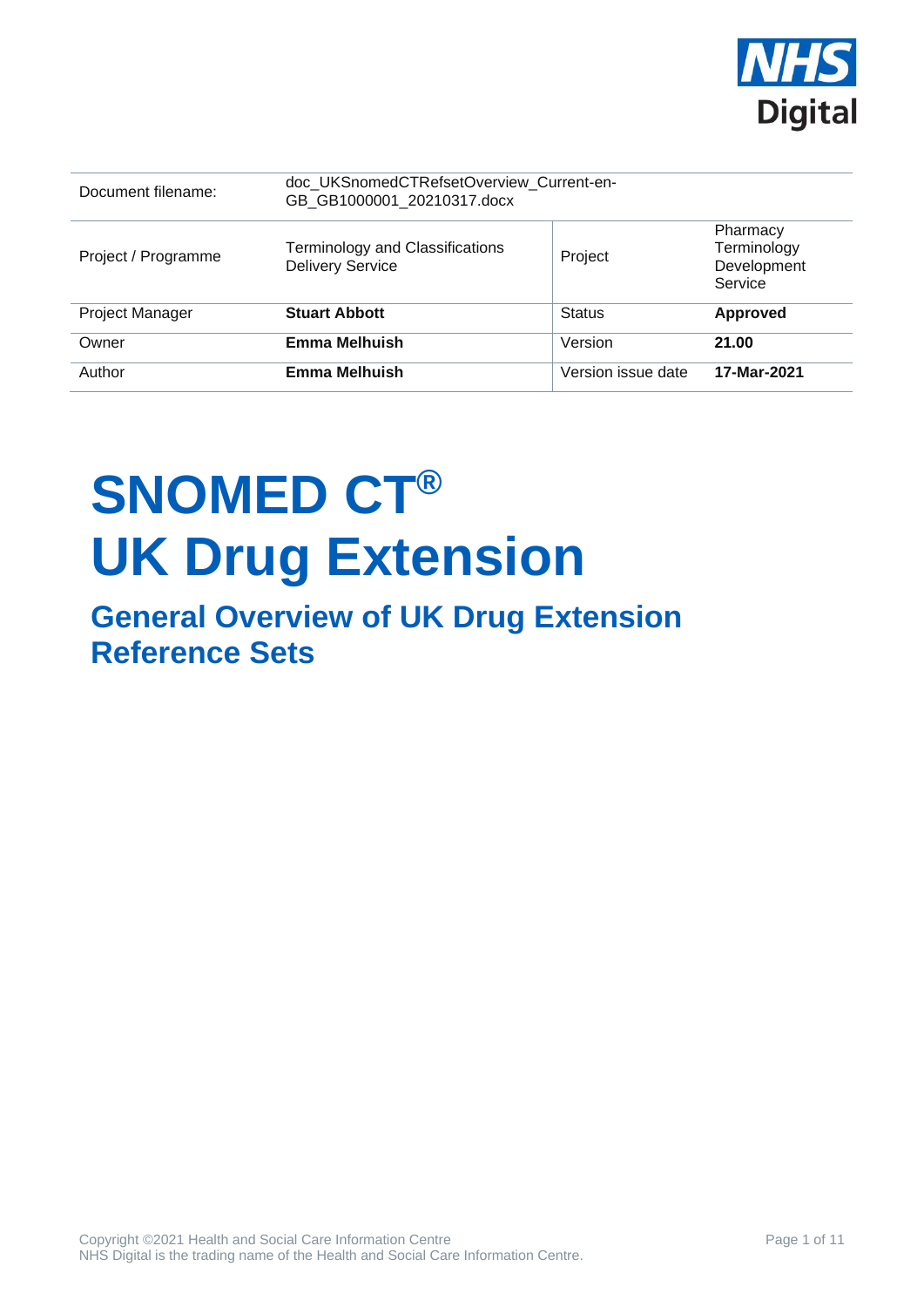# **Document management**

## **Revision History**

| <b>Version</b> | <b>Date</b> | <b>Summary of Changes</b>                                                                                               |
|----------------|-------------|-------------------------------------------------------------------------------------------------------------------------|
| 6.0            | 26-Mar-2013 | Changes from 'Core' release to 'International' release                                                                  |
|                |             | Rebranded as HSCIC                                                                                                      |
| 6.1            | 10-Oct-2013 | Correction of status for UK Language subset                                                                             |
| 7.0            | 28-May-2014 | Update to include RF2 release                                                                                           |
| 8.0            | 17-Sep-2014 | Contact details updated                                                                                                 |
| 9.0            | 07-Jan-2015 | Removal of the Administrative changes section. Update of contact details                                                |
| 10.0           | 27-May-2015 | Revised document format. Inclusion of new subsets                                                                       |
| 11.0           | 06-Jan-2016 | Inclusion of new subsets                                                                                                |
| 12.0           | 22-Jun-2016 | Inclusion of new subsets                                                                                                |
| 13.0           | 05-Aug-2016 | Inclusion of new subset and name change for QOF nicotine replacement<br>subset. Update to new corporate document format |
| 14.0           | 01-Feb-2017 | Inclusion of new Enhanced Services subsets                                                                              |
| 15.0           | 01-Apr-2018 | Change UKTC to UK NRC (UK National Release Centre)                                                                      |
| 16.0           | 16-May-2018 | Inclusion of new refsets                                                                                                |
| 17.0           | 11-Jul-2018 | Inclusion of new refsets and removal of Seasonal Flu vaccines subset                                                    |
| 18.0           | 08-Aug-2018 | Inclusion of new refset                                                                                                 |
| 19.0           | 01-Oct-2018 | Removal of Great Britain English language subsets                                                                       |
| 20.0           | 31-Oct-2018 | Inclusion of new refset                                                                                                 |
| 20.1           | 20-Feb-2019 | Inclusion of new refsets                                                                                                |
| 20.2           | 20-Mar-2019 | Inclusion of new refsets                                                                                                |
| 20.3           | 15-May-2019 | Inclusion of new refset                                                                                                 |
| 20.4           | 04-Sep-2019 | Inclusion of new dm+d Association refset                                                                                |
| 20.4           | 02-Oct-2019 | Inclusion of new refsets                                                                                                |
| 20.5           | 30-Oct-2019 | Inclusion of new refset                                                                                                 |
| 20.7           | 19-Feb-2020 | Inclusion of new refsets                                                                                                |
| 20.8           | 15-Apr-2020 | Inclusion of new COVID-19 refsets                                                                                       |
| 20.9           | 13-May-2020 | Inclusion of new refsets, title renamed from Subset to Reference Set                                                    |
| 20.10          | 10-Jun-2020 | Inclusion of new COVID-19 NSAID refset                                                                                  |
| 20.11          | 28-Oct-2020 | Inclusion of new ES HPV Refset                                                                                          |
| 20.12          | 17-Feb-2021 | Inclusion of new refsets                                                                                                |
| 21.00          | 17-Mar-2021 | Removal of subset IDs. Addition of Refset IDs. Update to refset name.                                                   |
|                |             | Inclusion of new refsets                                                                                                |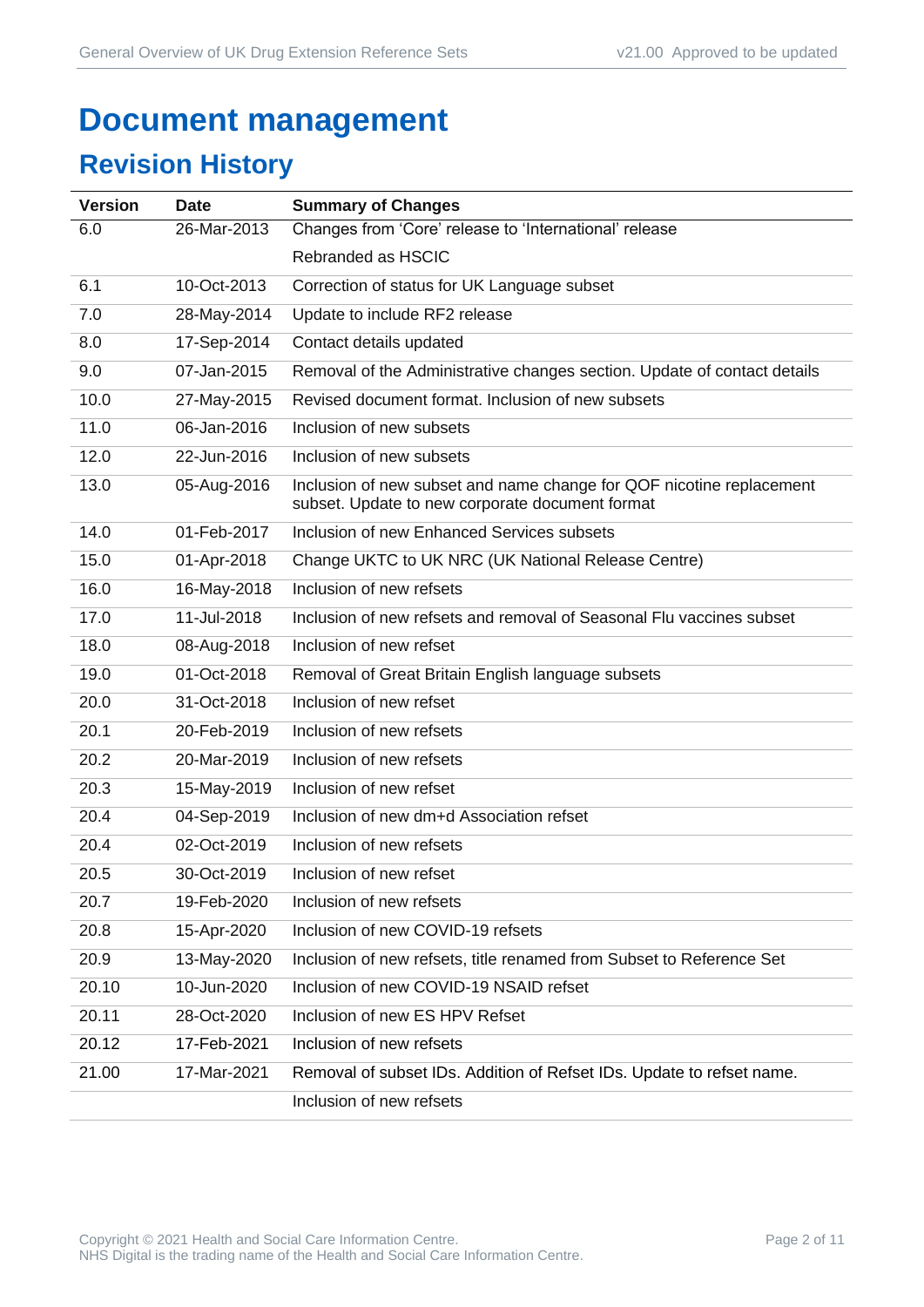#### **Reviewers**

This document must be reviewed by the following people:

| <b>Reviewer name</b> | <b>Title / Responsibility</b>                                         | <b>Date</b> | <b>Version</b> |
|----------------------|-----------------------------------------------------------------------|-------------|----------------|
| Chris Morris         | Technical Services Workstream Lead -<br>Operations and Infrastructure | 06-May-2015 | 10.0           |
|                      |                                                                       |             |                |

## **Approved by**

This document must be approved by the following people:

| <b>Name</b>          | <b>Signature</b> | Title                                             | <b>Date</b> | <b>Version</b> |
|----------------------|------------------|---------------------------------------------------|-------------|----------------|
| <b>Stuart Abbott</b> | <b>SABBOTT</b>   | <b>Principal Terminology</b><br><b>Specialist</b> |             |                |

## **Glossary of Terms**

| <b>Term / Abbreviation</b> | What it stands for                                                                  |
|----------------------------|-------------------------------------------------------------------------------------|
| dm+d                       | NHS Dictionary of Medicines and Devices                                             |
| <b>IHTSDO</b>              | International Health Terminology Standards Development Organization                 |
| <b>NHSBSA</b>              | National Health Service Business Services Authority                                 |
| RF <sub>2</sub>            | Release Format 2 (RF2) is the format used for the publication of SNOMED<br>CT data. |

## **Contact Information**

| This document is produced by: |                                                                                                                      |  |
|-------------------------------|----------------------------------------------------------------------------------------------------------------------|--|
| Address:                      | <b>NHS Digital</b><br>The UK National Release Centre (UK NRC)<br>1 Trevelyan Square<br>Boar Lane<br>Leeds<br>LS1 6AE |  |
| Telephone:                    | 0300 30 34 777                                                                                                       |  |
| Email:                        | Information.standards@nhs.net                                                                                        |  |
| Internet:                     | www.digital.nhs.uk                                                                                                   |  |

#### **Document Control:**

The controlled copy of this document is maintained in the NHS Digital corporate network. Any copies of this document held outside of that area, in whatever format (for example paper, email attachment), are considered to have passed out of control and should be checked for currency and validity.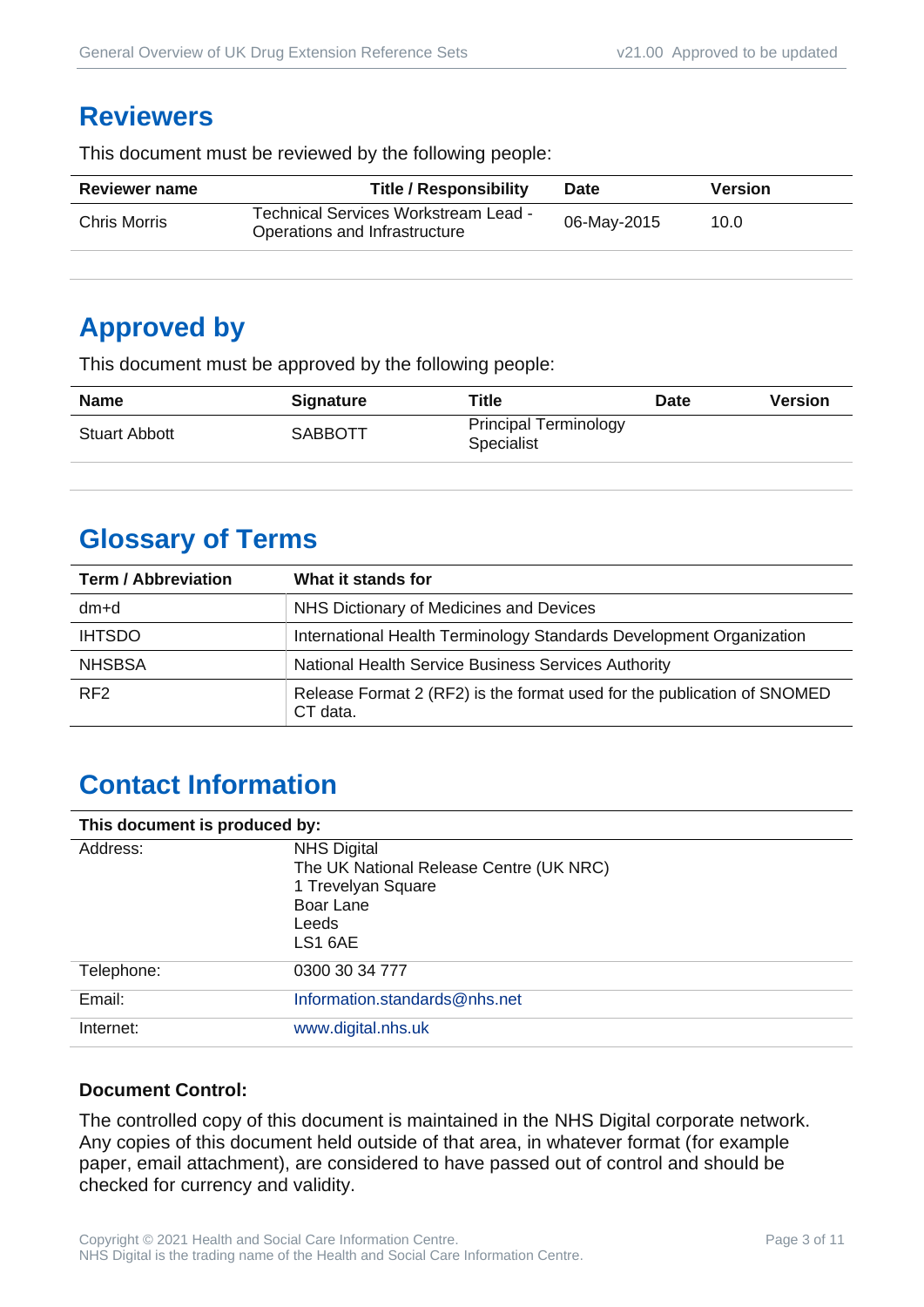## **Contents**

| <b>Purpose of this Document</b>                                       | 5 |
|-----------------------------------------------------------------------|---|
| <b>Terms and conditions</b>                                           | 5 |
| <b>Introduction</b>                                                   | 5 |
|                                                                       |   |
|                                                                       |   |
|                                                                       |   |
| <b>General Information in relation to refsets</b>                     |   |
|                                                                       |   |
|                                                                       |   |
|                                                                       |   |
| List of Refsets included in the SNOMED CT UK Drug Extension Release 8 |   |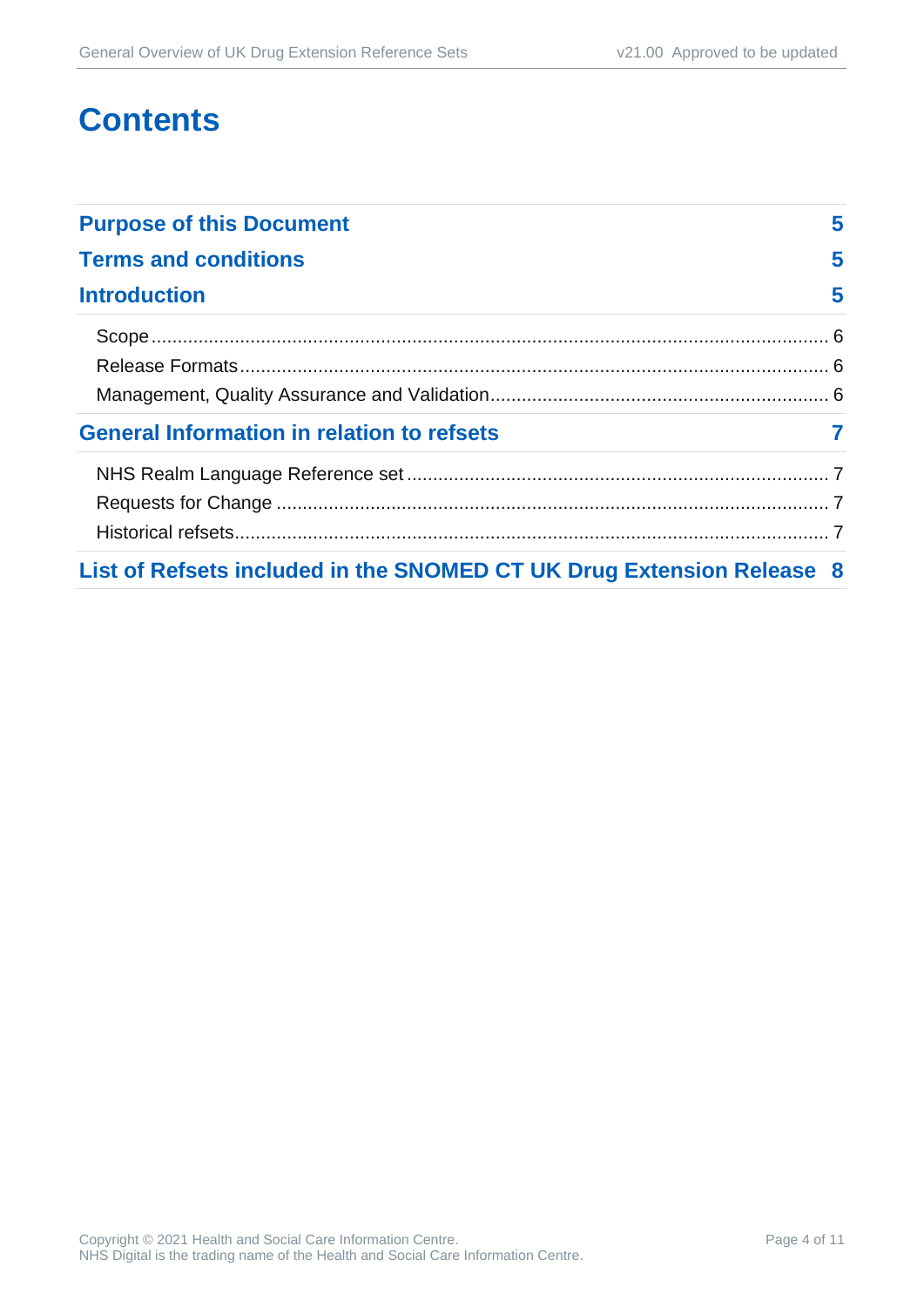# <span id="page-4-0"></span>**Purpose of this Document**

This document provides information relating to the reference sets provided within the SNOMED CT<sup>1</sup> UK Drug Extension. Further information on SNOMED CT and reference sets can be found at:<https://digital.nhs.uk/snomed-ct>

For a full description on the use, technical structure and implementation of SNOMED CT and reference sets, please refer to the SNOMED International Starter Guide and the SNOMED International Technical Implementation Guide (TIG) provided within the Document Library on the SNOMED International website [\(https://confluence.ihtsdotools.org/display/DOC\)](https://confluence.ihtsdotools.org/display/DOC).

# <span id="page-4-1"></span>**Terms and conditions**

*The following conditions apply to your use of content, files and information assets ("Content") accessible through the TRUD website* 

*[\[https://isd.digital.nhs.uk/trud3/user/guest/group/0/home\]](https://isd.digital.nhs.uk/trud3/user/guest/group/0/home). These conditions form a part of the website terms and conditions and any additional licensing terms specified on this website as applicable to the Content. No part of the Content:*

- i) *constitutes a medical device;*
- ii) *has an intended medical purpose; nor*
- iii) *is intended to be an accessory to a medical device;*

*as per Regulation (EU) 2017/745 of the European Parliament and Council on medical devices. Other than where liability cannot be excluded as a matter of law NHS Digital is not*  liable for any damages, costs, liabilities or expenses (whether the same are direct or *indirect*) *suffered by you, or any third party to whom you may make Content available, arising out of, or in connection to, use or intended use of the Content (including, but not limited to, any purported reliance on the Content being a medical device, having a medical purpose or being an accessory to a medical device).*

# <span id="page-4-2"></span>**Introduction**

This document is provided for those who may wish to use the SNOMED CT reference sets provided within the release files of the UK Drug Extension in Release Format 2 (RF2). Reference sets provided in RF2 are also referred to as *refsets* (see Section 3.2.1 the [TIG](http://snomed.org/tig) for further information). This document uses the term 'refsets' throughout. Some refsets are also subsets of SNOMED CT components. The term subset was widely used with SNOMED CT Release Format 1 but is less commonly used in RF2.

You can find definitions for [reference set](https://confluence.ihtsdotools.org/display/DOCGLOSS/reference+set) and [subset](https://confluence.ihtsdotools.org/display/DOCGLOSS/subset) in the [SNOMED Glossary.](http://snomed.org/gl)

SNOMED CT refsets have a range of purposes and vary in size from a single member to ones with over 100,000 members. The common use of refsets in systems include:

- To simplify the user interface
- To improve data quality

<sup>1</sup> SNOMED® and SNOMED CT® are registered trademarks of the International Health Terminology Standards Development Organisation (IHTSDO<sup>®</sup>) [\(www.snomed.org\)](http://www.snomed.org/). SNOMED CT<sup>®</sup> was originally created by the College of American Pathologists.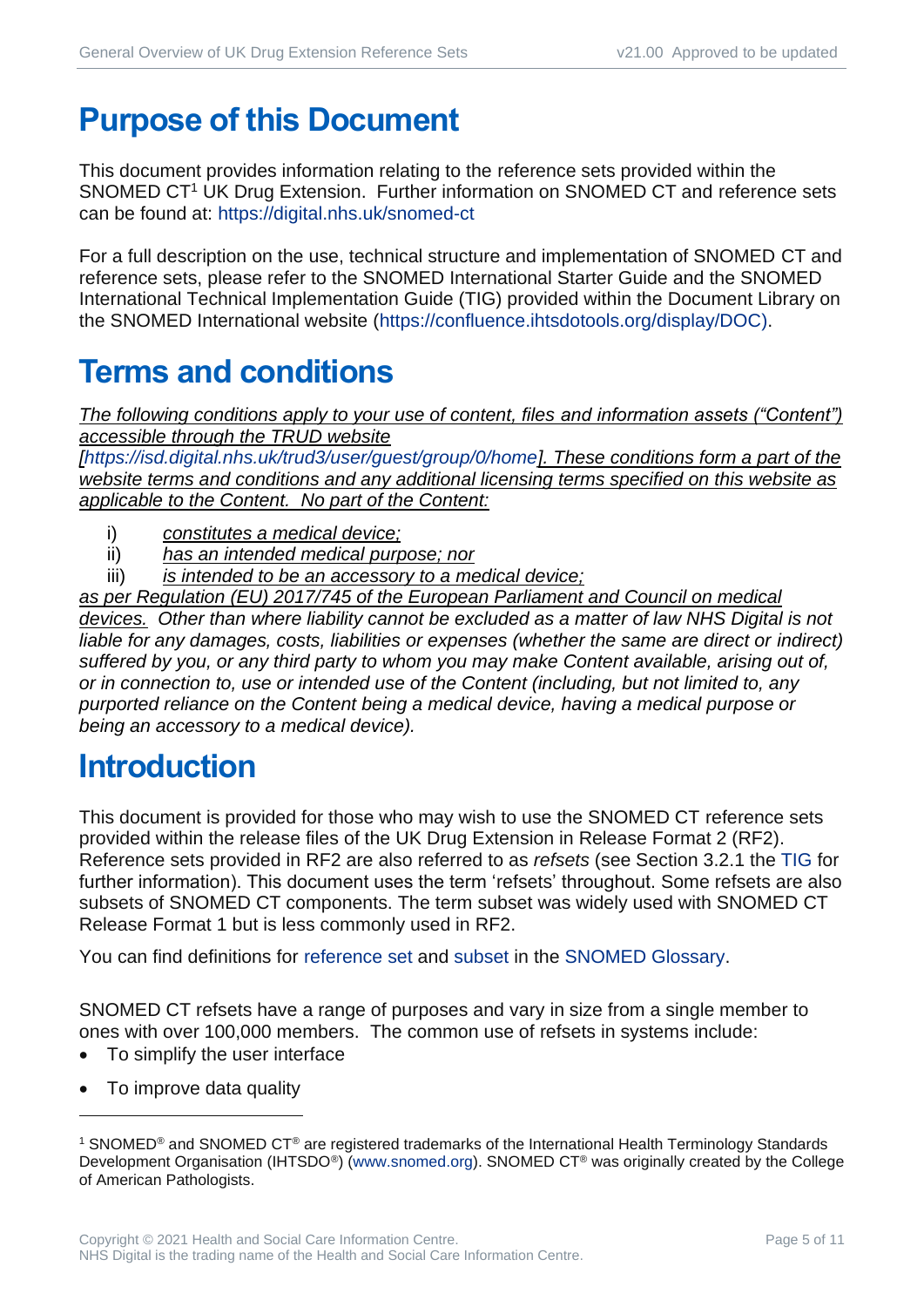- To maintain consistency between different implementations
- To enable interoperability between different clinical systems
- To support statutory reporting requirements

A brief description of the UK refsets included in the SNOMED CT UK Drug Extension can now be found within the on-line [Data Dictionary for Care;](https://dd4c.digital.nhs.uk/dd4c/) information on international refsets can be found with the international release.

Refsets are a derivative of the SNOMED CT UK Drug Extension and should be used in conjunction with the SNOMED CT UK Edition files. Except where otherwise specified, all refsets are of national use rather than local use and of potential relevance to all health professions, system suppliers, record, and messaging designers.

### <span id="page-5-0"></span>**Scope**

The scope of this document is the SNOMED CT UK refsets (RF2) released in the UK Drug extension.

#### <span id="page-5-1"></span>**Release Formats**

Prior to 2018 SNOMED CT data was previously released in 2 formats: Release Format 1 (RF1) and Release Format 2 (RF2). The 1 April 2018 UK Edition was the final publication of the data in RF1 format.

From 18 April 2018 the SNOMED CT UK Drug Extension is only fully supported in RF2 format.

In most cases each of the concept subsets within the RF1 release have been provided as a simple reference set in the RF2 release, and each description subset in RF1 has an equivalent language reference set in RF2. This is the delivery mechanism RF2 uses for such artefacts. RF2 has an inbuilt mechanism for managing the history of such a subset at a given point within its file structure and data. Please refer to the SNOMED International [SNOMED CT Starter Guide](http://snomed.org/starter) and the SNOMED International SNOMED CT [Technical](http://snomed.org/tig)  [Implementation Guide](http://snomed.org/tig) to aid your understanding of the structure and content of SNOMED CT and of the specific detail relating to reference sets.

The refset files are additional to the core tables included in the release and are provided in the Refset folder in RF2. Refsets of the same type in a folder are provided in a single file within that folder for ease of implementation.

#### <span id="page-5-2"></span>**Management, Quality Assurance and Validation**

Refsets are dynamic (based on a query specification) and can vary from release to release, (based on a specific hand-picked set of concepts). Future releases of refsets are subject to iterative refinement both because of end-user feedback and upon review at each subsequent SNOMED CT release in relation to the original specification. Refsets may need to change in both the size and scope of the files if underpinning policy is revised or underlying SNOMED CT content changes.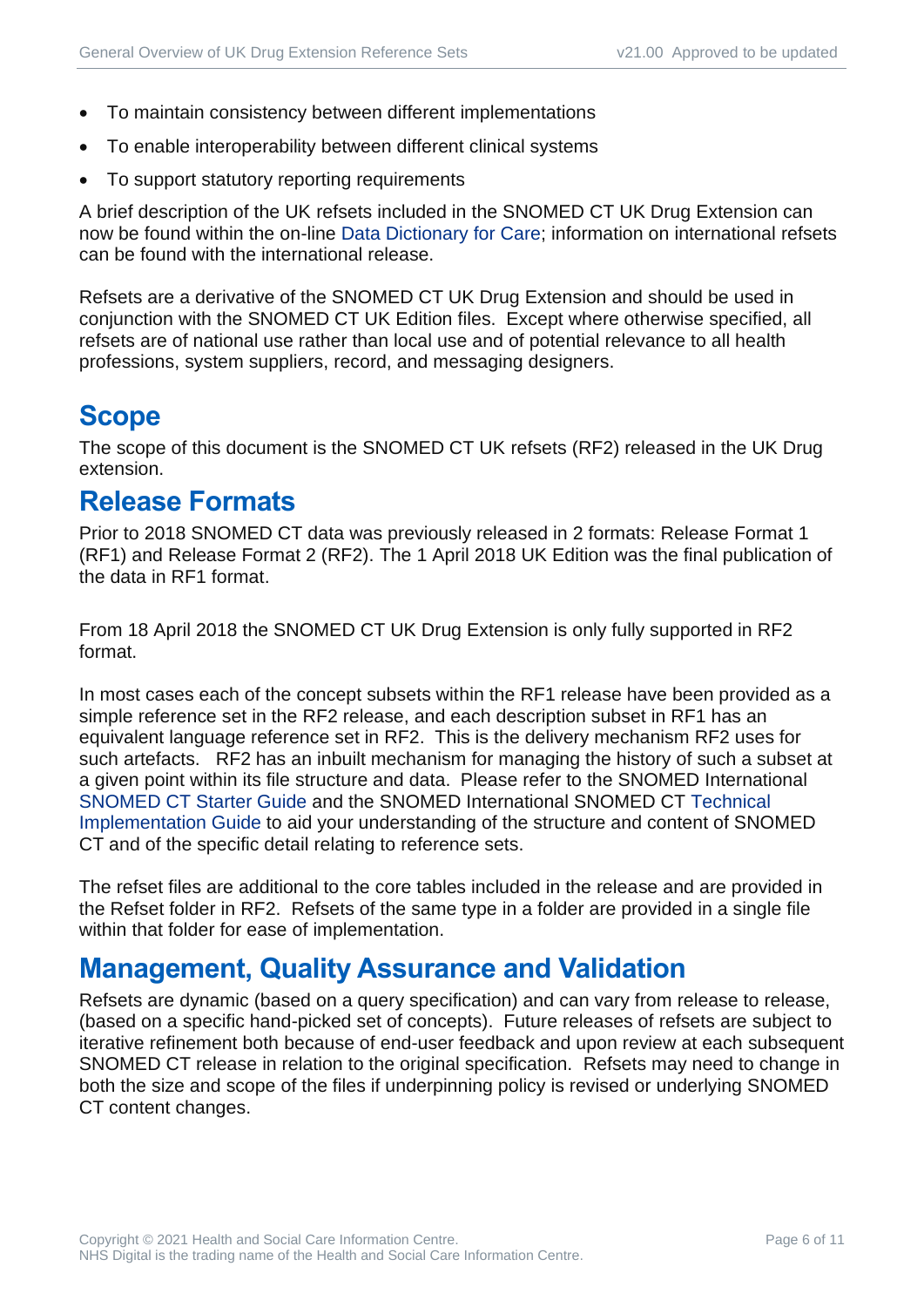Named refset owners are responsible for the quality assurance and maintenance of their refset and for managing changes to the refset which may result from the content changes in the bi-annual release or dm+d data.

Where refsets have no current owner or specific use case defined, they are only maintained using a technical process for SNOMED CT content updates; there is no clinical effort applied over and above re-running the refset specification and reconciling any retirements to their replacements.

Information on individual refsets including ownership, purpose, scope, and status are now made available online at the [Data Dictionary for Care](https://dd4c.digital.nhs.uk/dd4c/) rather than in this document.

# <span id="page-6-0"></span>**General Information in relation to refsets**

#### <span id="page-6-1"></span>**NHS Realm Language Reference set**

Some domains of use require language refsets to identify their preferred descriptions for use with the concepts identified by the refset. Wherever possible, descriptions are harmonised with the NHS Realm Language refset, but where this is not possible a language refset enables the required synonym for a particular domain to be identified. As a general rule the specialist professional bodies for a given domain of use will guide the content of the NHS Realm Language reference set and thus individual language refsets will only be developed where a particular professional body identifies specific descriptions different to those in the NHS Realm Language Reference set.

In an implementation using the RF2 files, the NHS Realm Language reference set should be used to provide the UK Fully Specified Name, Preferred Term and Synonyms.

#### <span id="page-6-2"></span>**Requests for Change**

Unless stated otherwise (for example where requests go through the owner of the refset), requests for changes to SNOMED CT UK Drug Extension refsets will be handled via requests sent to the [Information Standards helpdesk](mailto:information.standards@nhs.net?subject=SNOMED%20CT%20UK%20Drug%20Extension%20Refset%20Request) with the subject line 'SNOMED CT UK Drug Extension Refset Request'.

#### <span id="page-6-3"></span>**Historical refsets**

Over time refsets may be withdrawn or deprecated for a number of reasons. This information will now be provided within the Data Dictionary for Care as part of the information held on the refset. Refsets which are no longer released will be shown with the status of "Deprecated". In RF2 the details will be available in the release of type 'Full' if the refset metadata concept remains active, but all members of the refset will be inactive. When the refset metadata concept is made Inactive the membership of the refset will not be published in any of the data release formats (Delta, Snapshot and Full) leaving no history of the refset membership.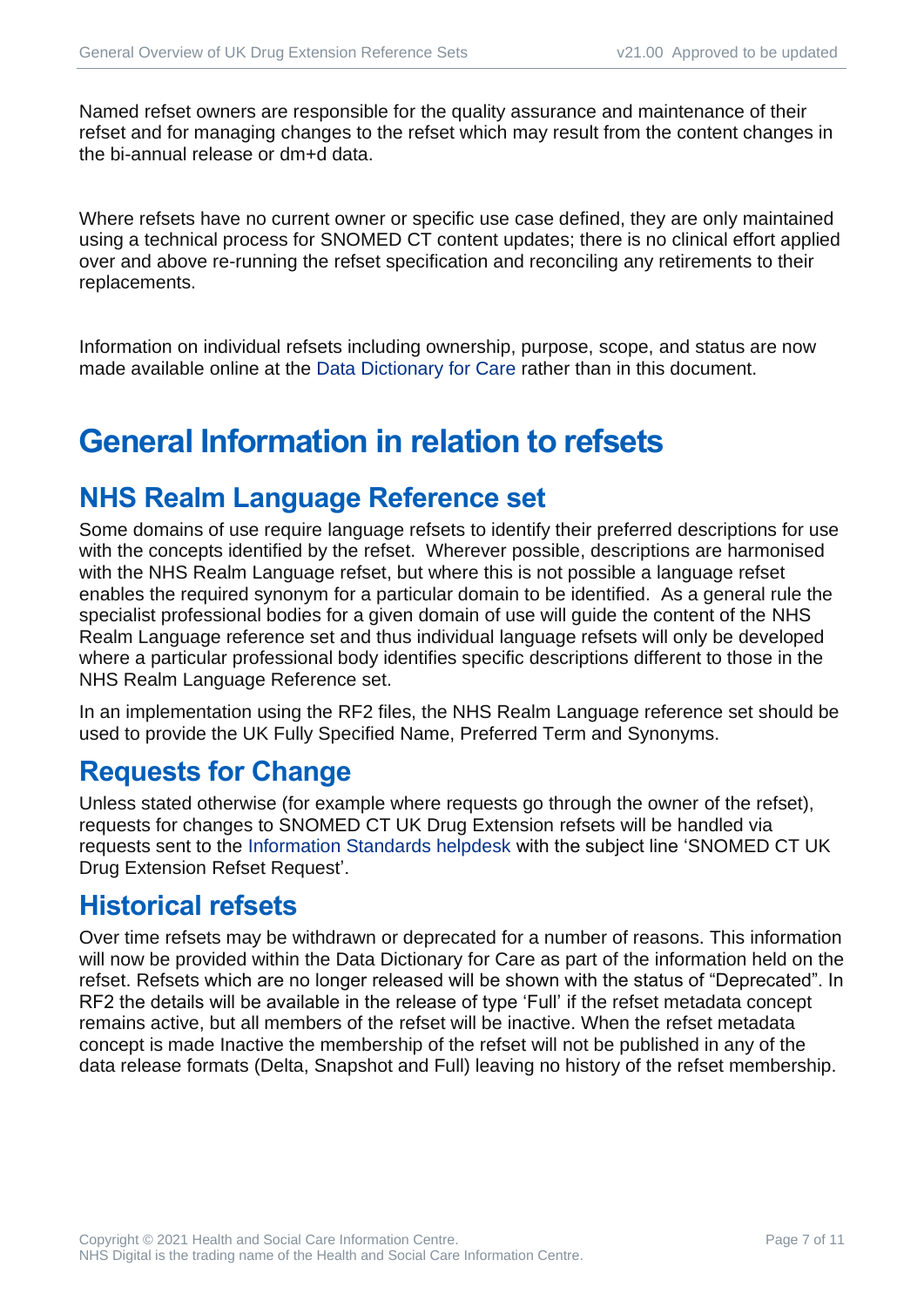# <span id="page-7-0"></span>**List of Refsets included in the SNOMED CT UK Drug Extension Release**

| <b>Refset ID</b>          | <b>Refset Name</b>                                                        |
|---------------------------|---------------------------------------------------------------------------|
| <b>Clinical Messaging</b> |                                                                           |
| 999000031000001105        | <b>Manufactured Material</b>                                              |
|                           |                                                                           |
| <b>DMD</b>                |                                                                           |
| 999000541000001108        | NHS dm+d AMP                                                              |
| 999000551000001106        | NHS dm+d AMPP                                                             |
| 999000651000001105        | NHS dm+d CFC Free                                                         |
| 999000661000001108        | NHS dm+d European Medicines Agency additional monitoring (Black Triangle) |
|                           | medicines<br>NHS dm+d Dose Form                                           |
| 999000781000001107        |                                                                           |
| 999000611000001106        | NHS dm+d Gluten Free                                                      |
| 999000791000001109        | NHS dm+d Ingredient<br>NHS dm+d Preservative Free                         |
| 999000621000001102        |                                                                           |
| 999000591000001100        | NHS dm+d Parallel Import                                                  |
| 99000601000001109         | NHS dm+d Sugar Free<br>NHS dm+d Unit of Measure                           |
| 999000991000001107        |                                                                           |
| 999000561000001109        | NHS dm+d VMP                                                              |
| 999000571000001104        | NHS dm+d VMPP                                                             |
| 999000581000001102        | NHS dm+d VTM                                                              |
| 10991000001109            | NHS dm+d association                                                      |
| <b>Drug</b>               |                                                                           |
| 999000631000001100        | NHS dm+d TF                                                               |
| 999000641000001107        | NHS dm+d TFG                                                              |
| 999000771000001105        | NHS dm+d Combination VTM concepts                                         |
| 999000801000001108        | Allergy Archetypes Drug Groups                                            |
| 999000901000001102        | Learning Disabilities Observatory laxatives                               |
| 999000401000000107        | Device type simple                                                        |
| 30931000001101            | Allergy or adverse effect causative agent                                 |
| 31491000001101            | Radiotherapy units of measure                                             |
| 51971000001109            | Radiotherapy routes and methods of administration                         |
| 115231000001104           | Vaccine route of administration                                           |
|                           |                                                                           |
| <b>EPrescribing</b>       |                                                                           |
| 999000061000001102        | ePrescribing breath actuated inhaler marker                               |
| 999000521000001103        | ePrescribing cements 17                                                   |
| 999000071000001107        | ePrescribing co-name drugs rule 4                                         |
| 999000081000001109        | ePrescribing creams ointment and gels 6a                                  |
| 999000091000001106        | ePrescribing creams ointment and gels 6b                                  |
| 999001081000001103        | ePrescribing dose forms                                                   |
| 999000101000001100        | ePrescribing dressings 14a                                                |
| 999000111000001103        | ePrescribing dressings 14b                                                |
| 999000121000001107        | ePrescribing dry powder inhaler marker                                    |
| 999000131000001109        | ePrescribing endotracheopulmonary 11b                                     |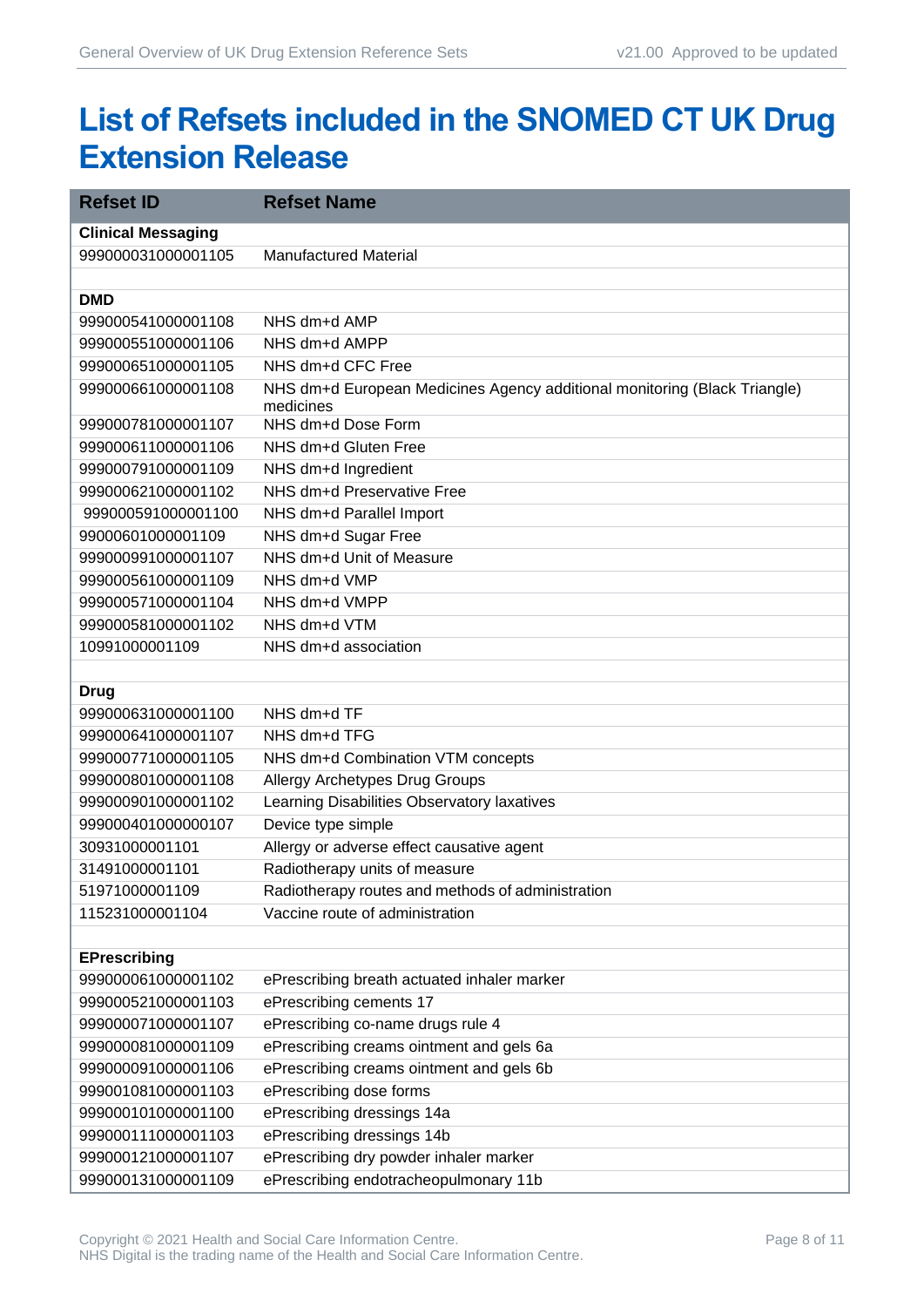| 999000141000001102         | ePrescribing enemas and rectal solutions 7a                                            |
|----------------------------|----------------------------------------------------------------------------------------|
| 999000151000001104         | ePrescribing enemas and rectal solutions 7b                                            |
| 999000161000001101         | ePrescribing enteral feeds 8                                                           |
| 999000171000001106         | ePrescribing eye ear nose liquids and powders 4                                        |
| 999000181000001108         | ePrescribing foams 28                                                                  |
| 999000191000001105         | ePrescribing gases 25a                                                                 |
| 999000201000001107         | ePrescribing gases 25b                                                                 |
| 999000211000001109         | ePrescribing granules and powders 9a                                                   |
| 999000221000001100         | ePrescribing granules and powders 9b                                                   |
| 999000231000001103         | ePrescribing implants and sticks 15                                                    |
| 999000241000001105         | ePrescribing infusions 22a                                                             |
| 999000251000001108         | ePrescribing infusions 22b                                                             |
| 999000261000001106         | ePrescribing inhalers and sprays 3                                                     |
| 999000271000001101         | ePrescribing injections 20                                                             |
| 999000281000001104         | ePrescribing instillations 29a                                                         |
| 999000291000001102         | ePrescribing instillations 29b                                                         |
| 999000301000001103         | ePrescribing insulin 21                                                                |
| 999000311000001101         | ePrescribing IUDs 16                                                                   |
| 999000321000001105         | ePrescribing metered dose inhaler marker                                               |
| 999000501000001105         | ePrescribing modified release 12 hour                                                  |
| 999000511000001107         | ePrescribing modified release 24 hour                                                  |
| 999000331000001107         | ePrescribing multi-ingredient rule 1                                                   |
| 999000341000001100         | ePrescribing nebuliser liquids 13a                                                     |
| 999000351000001102         | ePrescribing nebuliser liquids 13b                                                     |
| 999000361000001104         | ePrescribing never valid as a VMP rule 3                                               |
| 999000371000001109         | ePrescribing not recommended to prescribe as VMP bio-availability rule 5a              |
| 999000381000001106         | ePrescribing not recommended to prescribe as VMP patient training rule 5b              |
| 12472501000001109          | ePrescribing not recommended to prescribe as VMP no published specification rule<br>5c |
| 841000001104               | ePrescribing caution - actual medicinal product level prescribing advised rule 5d      |
| 999000391000001108         | ePrescribing no VTM rule 2                                                             |
| 999000401000001106         | ePrescribing oral liquids 2a1                                                          |
| 999000531000001101         | ePrescribing oral liquids 2a2                                                          |
| 999000411000001108         | ePrescribing oral liquids 2b                                                           |
| 999000421000001104         | ePrescribing oral solids 1                                                             |
| 999000041000001103         | NHS e-Prescribing method subset                                                        |
| 999000051000001100         | NHS e-Prescribing route of administration subset                                       |
| 999000431000001102         | ePrescribing schedule 1 to 3 rule 6                                                    |
| 999000441000001109         | ePrescribing suppositories and pessaries 10                                            |
| 999000451000001107         | ePrescribing topical liquids 5a                                                        |
| 999000461000001105         | ePrescribing topical liquids 5b                                                        |
| 999000471000001100         | ePrescribing topical patches 12a                                                       |
| 999000481000001103         | ePrescribing topical patches 12b                                                       |
| 999000491000001101         | ePrescribing TPN 23                                                                    |
|                            |                                                                                        |
| <b>NHSRealmDescription</b> |                                                                                        |
| 999000691000001104         | NHS realm description subset (pharmacy part)                                           |
|                            |                                                                                        |
| QOFPrescribable            |                                                                                        |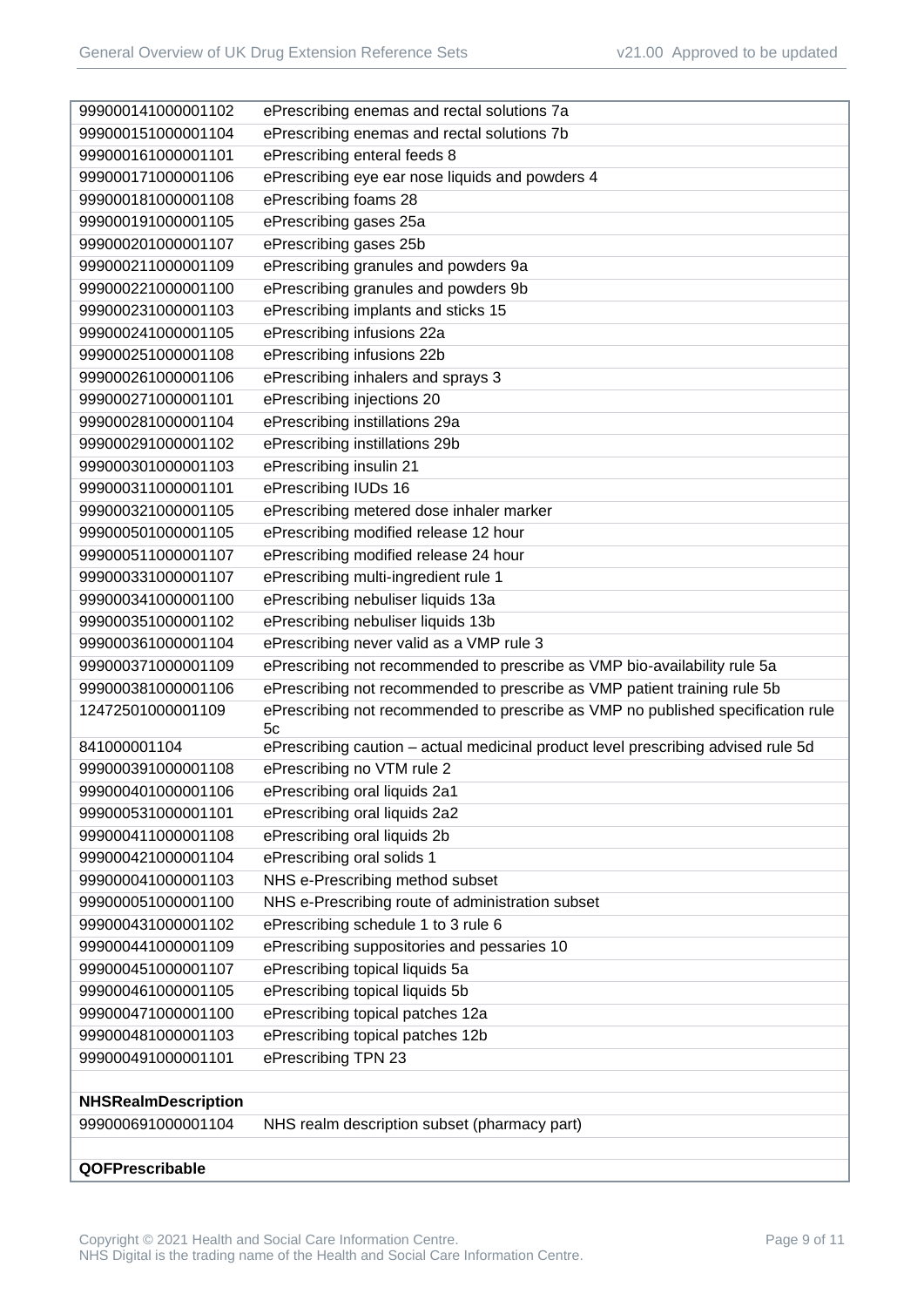| 12464201000001109        | QOF - angiotensin-converting enzyme inhibitors prescribable within general practice                                   |
|--------------------------|-----------------------------------------------------------------------------------------------------------------------|
| 12464301000001100        | QOF - angiotensin II receptor antagonists prescribable within general practice                                        |
| 12465301000001101        | QOF - antiepileptic medication prescribable within general practice                                                   |
| 12465401000001109        | QOF - beta-adrenoceptor blockers excluding those used in heart failure                                                |
|                          | prescribable within general practice                                                                                  |
| 12464101000001102        | QOF - beta-adrenoceptor blockers for use in coronary heart disease prescribable<br>within general practice            |
| 12465501000001108        | QOF - beta-adrenoceptor blockers for use in heart failure prescribable within<br>general practice                     |
| 12465701000001102        | QOF - bone sparing agents prescribable within general practice                                                        |
| 12463601000001108        | QOF - chronic asthma medication prescribable within general practice                                                  |
| 12463801000001107        | QOF - clopidogrel medication prescribable within general practice                                                     |
| 12464401000001108        | QOF - combined hormonal oral contraceptives prescribable within general practice                                      |
| 999000961000001103       | QOF - Drug Tariff appliance intra-uterine contraceptive devices prescribable within<br>general practice               |
| 12464501000001107        | QOF - diaphragm contraceptive devices prescribable within general practice                                            |
| 12463901000001101        | QOF - dipyridamole medication prescribable within general practice                                                    |
| 999001001000001106       | QOF - duloxetine medication prescribable within general practice                                                      |
| 12464701000001101        | QOF - emergency hormonal contraceptives prescribable within general practice                                          |
| 999001051000001107       | QOF - enemas for treatment or prevention of constipation prescribable within<br>general practice                      |
| 12465201000001105        | QOF - influenza vaccines prescribable within general practice                                                         |
| 12465601000001107        | QOF - lithium medication prescribable within general practice                                                         |
| 999001021000001104       | QOF - nefopam medication prescribable within general practice                                                         |
| 12465801000001106        | QOF - smoking pharmacotherapy                                                                                         |
| 12463501000001109        | QOF - oral anticoagulant medication prescribable within general practice                                              |
| 999001061000001105       | QOF - prescription only medicines for treatment or prevention of constipation<br>prescribable within general practice |
| 12464801000001105        | QOF - progestogen only implant contraceptives prescribable within general practice                                    |
| 12464901000001104        | QOF - progestogen only intrauterine contraceptive systems prescribable within<br>general practice                     |
| 12465001000001104        | QOF - progestogen only oral contraceptives prescribable within general practice                                       |
| 12464601000001106        | QOF - progestogen only parenteral contraceptives prescribable within general<br>practice                              |
| 12463701000001103        | QOF - salicylate antiplatelet medication prescribable within general practice                                         |
| 12464001000001103        | QOF - statins prescribable within general practice                                                                    |
| 999001031000001102       | QOF - strong opioids for use in pain management prescribable within general<br>practice                               |
| 12465101000001103        | QOF - transdermal contraceptives prescribable within general practice                                                 |
| 999001011000001108       | QOF - tricyclic antidepressants for use in pain management prescribable within<br>general practice                    |
| 999001041000001109       | QOF - weaker opioids for use in pain management prescribable within general<br>practice                               |
| 999000971000001108       | Indicators no longer in Quality and Outcomes Framework general practice<br>extraction - direct renin inhibitors       |
| 999000981000001105       | Indicators no longer in Quality and Outcomes Framework general practice<br>extraction - hypothyroidism medication     |
|                          |                                                                                                                       |
| <b>Enhanced Services</b> |                                                                                                                       |
| 999000951000001101       | Enhanced Services Antipsychotic drugs                                                                                 |
| 999001101000001107       | Enhanced Services Haemophilus type b (Hib) Meningitis C vaccines                                                      |
| 999000811000001105       | Enhanced Services Meningococcal ACWY vaccines                                                                         |
| 999000831000001104       | Enhanced Services Meningococcal B vaccines                                                                            |
| 999000841000001106       | <b>Enhanced Services Pneumococcal vaccines</b>                                                                        |